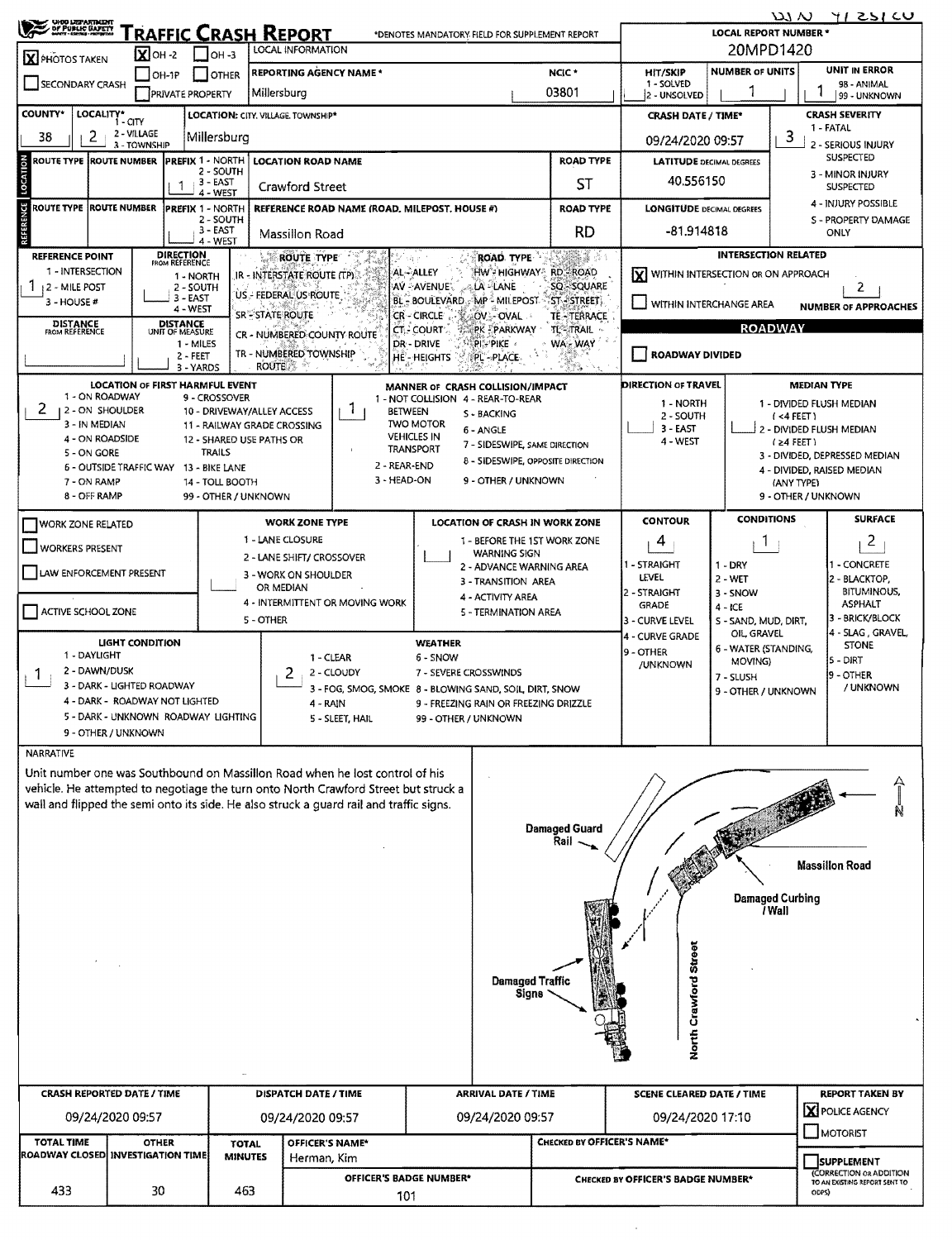|                                                                                                              |                                                                         |                                              |                                                 |                                                   |                                               | <b>LOCAL REPORT NUMBER</b>                                           |  |  |  |  |
|--------------------------------------------------------------------------------------------------------------|-------------------------------------------------------------------------|----------------------------------------------|-------------------------------------------------|---------------------------------------------------|-----------------------------------------------|----------------------------------------------------------------------|--|--|--|--|
| OISO DEPARTMENT<br>OF PUBLIC SAFETY                                                                          |                                                                         |                                              |                                                 |                                                   |                                               | 20MPD1420                                                            |  |  |  |  |
| OWNER NAME: LAST, FIRST, MIDDLE (C) SAME AS DRIVERY<br>UNIT#                                                 |                                                                         |                                              |                                                 | OWNER PHONE:INCLUDE AREA CODE (E) SAME AS DRIVERY |                                               | DAMAGE                                                               |  |  |  |  |
| 1<br>BECKER FARMS,                                                                                           |                                                                         |                                              | 330-262-1766                                    |                                                   | DAMAGE SCALE                                  |                                                                      |  |  |  |  |
| OWNER ADDRESS: STREET, CITY, STATE, ZIP ( C SAME AS DRIVER)                                                  |                                                                         |                                              |                                                 |                                                   | 1 - NONE                                      | 3 - FUNCTIONAL DAMAGE                                                |  |  |  |  |
| 6061 ASHLAND RD, WOOSTER, OH, 44691                                                                          |                                                                         |                                              |                                                 |                                                   | 3<br>2 - MINOR DAMAGE                         | 4 - DISABLING DAMAGE                                                 |  |  |  |  |
| COMMERCIAL CARRIER: NAME, ADDRESS, CITY, STATE, ZIP                                                          |                                                                         |                                              |                                                 | COMMERCIAL CARRIER PHONE: INCLUDE AREA CODE       | 9 - UNKNOWN<br>DAMAGED AREA(\$)               |                                                                      |  |  |  |  |
| BECKER FARMS, , 6061 ASHLAND RD, WOOSTER, OH, 44691                                                          |                                                                         | 330-262-1766                                 |                                                 |                                                   |                                               | INDICATE ALL THAT APPLY                                              |  |  |  |  |
| LP STATE   LICENSE PLATE #<br>PVT9392                                                                        | <b>VEHICLE IDENTIFICATION #</b>                                         |                                              | <b>VEHICLE YEAR</b><br>2006                     | <b>VEHICLE MAKE</b><br><b>KENWORTH</b>            |                                               |                                                                      |  |  |  |  |
| OН<br><b>INSURANCE COMPANY</b><br><b>INSURANCE</b>                                                           | 1XKAD48X46R155757<br><b>INSURANCE POLICY #</b>                          |                                              | <b>COLOR</b>                                    | <b>VEHICLE MODEL</b>                              |                                               |                                                                      |  |  |  |  |
| <b>LX</b> JVERIFIED<br><b>MARVIN &amp; JOHNSON</b>                                                           | CLP85511V                                                               |                                              | <b>RED</b>                                      | <b>T600</b>                                       | 10                                            |                                                                      |  |  |  |  |
| <b>TYPE OF USE</b>                                                                                           | US DOT #                                                                |                                              | TOWED BY: COMPANY NAME                          |                                                   | 10                                            |                                                                      |  |  |  |  |
| IN EMERGENCY<br><b>X</b> COMMERCIAL<br>GOVERNMENT<br><b>RESPONSE</b>                                         | 551308<br>VEHICLE WEIGHT GVWR/GCWR                                      |                                              | NORTH END TOWING<br><b>HAZARDOUS MATERIAL</b>   |                                                   | $\mathbf{9}$<br>$\mathbf{s}$                  |                                                                      |  |  |  |  |
| # OCCUPANTS<br>INTERLOCK<br>DEVICE<br><b>HIT/SKIP UNIT</b>                                                   | $1 - 510K$ LBS.                                                         |                                              | <b> MATERIAL</b><br><b>CLASS #</b>              | PLACARD ID#                                       |                                               |                                                                      |  |  |  |  |
| EQUIPPED                                                                                                     | 3<br>2 - 10.001 - 26K LBS.<br>$3 - 26K$ Las.                            |                                              | RELEASED<br><b>JPLACARD</b>                     |                                                   |                                               |                                                                      |  |  |  |  |
| 1 - PASSENGER CAR<br>6 - VAN (9-15 SEATS)                                                                    | 12 - GOLF CART                                                          | 18 - LIMO (LIVERY VEHICLE)                   |                                                 | 23 - PEDESTRIAN/SKATER                            |                                               |                                                                      |  |  |  |  |
| 2 - PASSENGER VAN<br>7 - MOTORCYCLE 2-WHEELED<br>15<br>(MINIVAN)<br>8 - MOTORCYCLE 3-WHEELED                 | 13 - SNOWMOBILE<br>14 - SINGLE UNIT                                     | 19 - BUS (16+ PASSENGERS)                    |                                                 | 24 - WHEELCHAIR (ANY TYPE)                        |                                               |                                                                      |  |  |  |  |
| UNIT TYPE 3 - SPORT UTILITY<br>9 - AUTOCYCLE<br><b>VEHICLE</b>                                               | <b>TRUCK</b>                                                            | 20 - OTHER VEHICLE<br>21 - HEAVY EQUIPMENT   |                                                 | 25 - OTHER NON-MOTORIST<br>26 - BICYCLE           |                                               | 9                                                                    |  |  |  |  |
| 10 - MOPED OR MOTORIZED<br><b>BICYCLE</b><br>4 - PICK UP                                                     | 15 - SEMI-TRACTOR<br>16 - FARM EQUIPMENT                                | 22 - ANIMAL WITH RIDER OR                    | 27 - TRAIN                                      |                                                   |                                               |                                                                      |  |  |  |  |
| S - CARGO VAN<br>11 - ALL TERRAIN VEHICLE                                                                    | 17 - MOTORHOME                                                          |                                              | ANIMAL-DRAWN VEHICLE                            | 99 - UNKNOWN OR HIT/SKIP                          |                                               |                                                                      |  |  |  |  |
| (ATV/UTV)<br># OF TRAILING UNITS                                                                             |                                                                         |                                              |                                                 |                                                   |                                               |                                                                      |  |  |  |  |
| WAS VEHICLE OPERATING IN AUTONOMOUS                                                                          | 0 - NO AUTOMATION                                                       |                                              | 3 - CONDITIONAL AUTOMATION 9 - UNKNOWN          |                                                   |                                               |                                                                      |  |  |  |  |
| MODE WHEN CRASH OCCURRED?                                                                                    | 0<br>1 - DRIVER ASSISTANCE                                              | 4 - HIGH AUTOMATION                          |                                                 |                                                   |                                               |                                                                      |  |  |  |  |
| 1 - YES 2 - NO 9 - OTHER / UNKNOWN AUTONOMOUS 2 - PARTIAL AUTOMATION 5 - FULL AUTOMATION                     |                                                                         |                                              |                                                 |                                                   |                                               |                                                                      |  |  |  |  |
| 1 - NONE                                                                                                     | <b>MODE LEVEL</b><br>$11 - FIRE$                                        |                                              |                                                 | 21 - MAIL CARRIER                                 |                                               |                                                                      |  |  |  |  |
| 6 - BUS - CHARTER/TOUR<br>$2 - TAX$<br>7 - BUS - INTERCITY                                                   | 12 - MILITARY                                                           | 16 - FARM<br>17 - MOWING                     |                                                 | 99 - OTHER / UNKNOWN                              |                                               |                                                                      |  |  |  |  |
| 3 - ELECTRONIC RIDE<br>8 - BUS - SHUTTLE<br>SHARING                                                          | 13 - POLICE                                                             |                                              | 18 - SNOW REMOVAL                               |                                                   |                                               |                                                                      |  |  |  |  |
| <b>SPECIAL</b><br>9-BUS - OTHER<br><b>FUNCTION 4 - SCHOOL TRANSPORT</b><br>10 - AMBULANCE                    | <b>14 - PUBLIC UTILITY</b><br>15 - CONSTRUCTION EQUIP.                  | 19 - TOWING                                  | 20 - SAFETY SERVICE                             |                                                   |                                               |                                                                      |  |  |  |  |
| S - BUS - TRANSIT/COMMUTER                                                                                   |                                                                         | PATROL                                       |                                                 |                                                   |                                               | 12<br>12<br>12                                                       |  |  |  |  |
| 1 - NO CARGO BODY TYPE<br>4 - LOGGING<br>7<br>/ NOT APPLICABLE                                               | 7 - GRAIN/CHIPS/GRAVEL                                                  | 11 - DUMP                                    |                                                 | 99 - OTHER / UNKNOWN                              |                                               | FN 11                                                                |  |  |  |  |
| 5 - INTERMODAL<br>$2 - 8US$<br><b>CONTAINER CHASSIS</b><br>CARGO                                             | 8 - POLE<br>9-CARGO TANK                                                | 12 - CONCRETE MIXER<br>13 - AUTO TRANSPORTER |                                                 |                                                   |                                               | 自英<br>9<br>$\overline{\mathbf{3}}$                                   |  |  |  |  |
| 3 - VEHICLE TOWING<br>6 - CARGOVAN<br><b>BODY</b><br>ANOTHER MOTOR VEHICLE<br>/ENCLOSED BOX                  | 10 - FLAT BED                                                           |                                              | 14 - GARBAGE/REFUSE                             |                                                   |                                               | 9<br>⊕                                                               |  |  |  |  |
| <b>TYPE</b><br>1 - TURN SIGNALS<br>4 - BRAKES                                                                | 7 - WORN OR SLICK TIRES                                                 |                                              | 9 - MOTOR TROUBLE                               | 99 - OTHER / UNKNOWN                              |                                               | ⊛                                                                    |  |  |  |  |
| 2 - HEAD LAMPS<br>5 - STEERING                                                                               | <b>8 - TRAILER EQUIPMENT</b>                                            |                                              | 10 - DISABLED FROM PRIOR                        |                                                   |                                               |                                                                      |  |  |  |  |
| <b>VEHICLE</b><br>3 - TAIL LAMPS<br>6 - TIRE BLOWOUT<br><b>DEFECTS</b>                                       | DEFECTIVE                                                               |                                              | <b>ACCIDENT</b>                                 |                                                   |                                               |                                                                      |  |  |  |  |
| 1 - INTERSECTION -<br>4 - MIDBLOCK -                                                                         | 7 - SHOULDER/ROADSIDE                                                   |                                              | 10 - DRIVEWAY ACCESS                            | 99 - OTHER / UNKNOWN                              | - NO DAMAGE [0]                               | UNDERCARRIAGE [ 14 ]                                                 |  |  |  |  |
| MARKED CROSSWALK<br>MARKED CROSSWALK                                                                         | 8 - SIDEWALK                                                            |                                              | 11 - SHARED USE PATHS                           |                                                   | $\Box$ - ALL AREAS [ 15 ]<br>$\Box$ -TOP [13] |                                                                      |  |  |  |  |
| 2 - INTERSECTION -<br>5 - TRAVEL LANE -<br>NON-<br><b>MOTORIST</b><br>UNMARKED CROSSWALK<br>OTHER LOCATION   | 9 - MEDIAN/CROSSING                                                     |                                              | OR TRAILS<br>12 - FIRST RESPONDER               |                                                   | $\Box$ - UNIT NOT AT SCENE [16]               |                                                                      |  |  |  |  |
| <b>LOCATION</b><br>3 - INTERSECTION - OTHER<br>6 - BICYCLE LANE                                              | <b>ISLAND</b>                                                           |                                              | AT INCIDENT SCENE                               |                                                   |                                               |                                                                      |  |  |  |  |
| 1 - STRAIGHT AHEAD<br>1 - NON-CONTACT<br>2 - BACKING                                                         | 9 - LEAVING TRAFFIC<br>LANE                                             |                                              | 15 - WALKING, RUNNING,<br>JOGGING, PLAYING      | 21 - STANDING OUTSIDE<br>DISABLED VEHICLE         | 0 - NO DAMAGE                                 | <b>INITIAL POINT OF CONTACT</b>                                      |  |  |  |  |
| 2 - NON-COLLISION<br>3 - CHANGING LANES<br>6<br>3<br>4 - OVERTAKING/PASSING<br>3 - STRIKING                  | 10 - PARKED<br>11 - SLOWING OR STOPPED                                  | 16 - WORKING                                 | 17 - PUSHING VEHICLE                            | 99 - OTHER / UNKNOWN                              | 11                                            | 14 - UNDERCARRIAGE<br>1-12 - REFER TO UNIT 15 - VEHICLE NOT AT SCENE |  |  |  |  |
| PRE-CRASH S - MAKING RIGHT TURN<br><b>ACTION</b><br>4 - STRUCK                                               | IN TRAFFIC                                                              |                                              | <b>1B - APPROACHING OR</b>                      |                                                   | <b>DIAGRAM</b>                                |                                                                      |  |  |  |  |
| <b>ACTIONS 6 - MAKING LEFT TURN</b><br>5 - BOTH STRIKING<br>7 - MAKING U-TURN                                | 12 - DRIVERLESS<br>13 - NEGOTIATING A CURVE                             | 19 - STANDING                                | <b>LEAVING VEHICLE</b>                          |                                                   | 13 - TOP                                      | 99 - UNKNOWN                                                         |  |  |  |  |
| & STRUCK<br>8 - ENTERING TRAFFIC<br>LANE                                                                     | 14 - ENTERING OR CROSSING 20 - OTHER NON-MOTORIST<br>SPECIFIED LOCATION |                                              |                                                 |                                                   |                                               |                                                                      |  |  |  |  |
| 9 - OTHER / UNKNOWN<br>1 - NONE                                                                              | 8 - FOLLOWING TOO CLOSE 13 - IMPROPER START FROM                        |                                              | 18 - OPERATING DEFECTIVE                        | 23 - OPENING DOOR INTO                            | <b>TRAFFICWAY FLOW</b>                        | <b>TRAFFIC</b><br><b>TRAFFIC CONTROL</b>                             |  |  |  |  |
| /ACDA<br>2 - FAILURE TO YIELD<br>3 - RAN RED LIGHT<br>9 - IMPROPER LANE                                      | A PARKED POSITION<br>14 - STOPPED OR PARKED                             |                                              | <b>EQUIPMENT</b><br>19 - LOAD SHIFTING          | <b>ROADWAY</b><br>99 - OTHER IMPROPER             | 1 - ONE-WAY                                   | 1 - ROUNDABOUT 4 - STOP SIGN                                         |  |  |  |  |
| <b>CHANGE</b><br>4 - RAN STOP SIGN<br>11                                                                     | <b>ILLEGALLY</b>                                                        |                                              | /FALLING/SPILLING                               | <b>ACTION</b>                                     | 2 - TWO-WAY<br>2                              | 2 - SIGNAL<br>5 - YIELD SIGN<br>6                                    |  |  |  |  |
| 5 - UNSAFE SPEED<br>10 - IMPROPER PASSING<br>CONTRIBUTING 6 - IMPROPER TURN<br>11 - DROVE OFF ROAD           | 15 - SWERVING TO AVOID<br>16 - WRONG WAY                                |                                              | 20 - IMPROPER CROSSING<br>21 - LYING IN ROADWAY |                                                   |                                               | 3 - FLASHER<br><b>6 - NO CONTROL</b>                                 |  |  |  |  |
| CIRCUMSTANCES 7 - LEFT OF CENTER<br>12 - IMPROPER BACKING                                                    | 17 - VISION OBSTRUCTION                                                 |                                              | 22 - NOT DISCERNIBLE                            |                                                   | # OF THROUGH LANES                            | <b>RAIL GRADE CROSSING</b>                                           |  |  |  |  |
| <b>SEQUENCE OF EVENTS</b>                                                                                    |                                                                         |                                              |                                                 |                                                   | ON ROAD                                       | 1 - NOT INVLOVED<br>2 - INVOLVED-ACTIVE CROSSING                     |  |  |  |  |
|                                                                                                              | EVENTS                                                                  |                                              |                                                 |                                                   | $\overline{z}$                                | 3 - INVOLVED-PASSIVE CROSSING                                        |  |  |  |  |
| 1 - OVERTURN/ROLLOVER<br>7 - SEPARATION OF UNITS<br>51<br>1!<br>2 - FIRE/EXPLOSION<br>8 - RAN OFF ROAD RIGHT | 12 - DOWNHILL RUNAWAY<br>13 - OTHER NON-COLLISION 20 - MOTOR VEHICLE IN |                                              | 19 - ANIMAL -OTHER                              | 23 - STRUCK BY FALLING,<br>SHIFTING CARGO OR      |                                               |                                                                      |  |  |  |  |
| 3 - IMMERSION<br>9 - RAN OFF ROAD LEFT                                                                       | 14 - PEDESTRIAN                                                         |                                              | TRANSPORT                                       | ANYTHING SET IN<br>MOTION BY A MOTOR              |                                               | UNIT / NON-MOTORIST DIRECTION                                        |  |  |  |  |
| 4 - JACKKNIFE<br>10 - CROSS MEDIAN<br>T<br>2<br>5 - CARGO / EQUIPMENT<br>11 - CROSS CENTERLINE -             | 15 - PEDALCYCLE<br>16 - RAILWAY VEHICLE                                 | VEHICLE                                      | 21 - PARKED MOTOR                               | <b>VEHICLE</b><br>24 - OTHER MOVABLE              |                                               | 1 - NORTH<br><b>S-NORTHEAST</b><br>2 - SOUTH<br>6 - NORTHWEST        |  |  |  |  |
| LOSS OR SHIFT<br>OPPOSITE DIRECTION<br>OF TRAVEL<br>6 - EQUIPMENT FAILURE<br>31                              | 17 - ANIMAL - FARM<br>18 - ANIMAL - DEER                                | 22 - WORK ZONE<br><b>MAINTENANCE</b>         |                                                 | OBJECT                                            | $\frac{1}{10}$ 2                              | $3 - EAST$<br>7 - SOUTHEAST                                          |  |  |  |  |
| $\overline{3}$                                                                                               |                                                                         |                                              | EQUIPMENT                                       |                                                   | $F_{\text{ROM}}$ 5                            | 4 - WEST<br><b>B - SOUTHWEST</b><br>9 - OTHER / UNKNOWN              |  |  |  |  |
| 37<br>31 - GUARDRAIL END<br>25 - IMPACT ATTENUATOR                                                           | <b>COLLISION WITH FIXED OBJECT - STRUCK</b><br>38 - OVERHEAD SIGN POST  |                                              | 45 - EMBANKMENT                                 | <b>52 - BUILDING</b>                              |                                               |                                                                      |  |  |  |  |
| / CRASH CUSHION<br>32 - PORTABLE BARRIER<br>26 - BRIDGE OVERHEAD<br>33 - MEDIAN CABLE BARRIER                | 39 - LIGHT / LUMINARIES<br><b>SUPPORT</b>                               | 46 - FENCE<br>47 - MAILBOX                   |                                                 | 53 - TUNNEL<br>54 - OTHER FIXED                   | UNIT SPEED                                    | DETECTED SPEED                                                       |  |  |  |  |
| <b>STRUCTURE</b><br>37<br>34 - MEDIAN GUARDRAIL<br>5.<br>27 - BRIDGE PIER OR<br><b>BARRIER</b>               | 40 - UTILITY POLE<br>41 - OTHER POST, POLE                              | 48 - TREE                                    | 49 - FIRE HYDRANT                               | OBJECT<br>99 - OTHER / UNKNOWN                    | 30<br>1 - STATED / ESTIMATED SPEED            |                                                                      |  |  |  |  |
| ABUTMENT<br>35 - MEDIAN CONCRETE                                                                             | OR SUPPORT                                                              | S0 - WORK ZONE                               | MAINTENANCE                                     |                                                   |                                               |                                                                      |  |  |  |  |
| 28 - BRIDGE PARAPET<br><b>BARRIER</b><br>6<br>36 - MEDIAN OTHER BARRIER<br>29 - BRIDGE RAIL                  | 42 - CULVERT<br>43 - CURB                                               |                                              | <b>EQUIPMENT</b>                                |                                                   | <b>POSTED SPEED</b>                           | 2 - CALCULATED / EDR                                                 |  |  |  |  |
| 30 - GUARDRAIL FACE<br>37 - TRAFFIC SIGN POST                                                                | 44 - DITCH                                                              | 51 - WALL                                    |                                                 |                                                   |                                               | 3 - UNDETERMINED                                                     |  |  |  |  |
| 2<br>FIRST HARMFUL EVENT                                                                                     | <b>MOST HARMFUL EVENT</b>                                               |                                              |                                                 |                                                   | 35                                            |                                                                      |  |  |  |  |